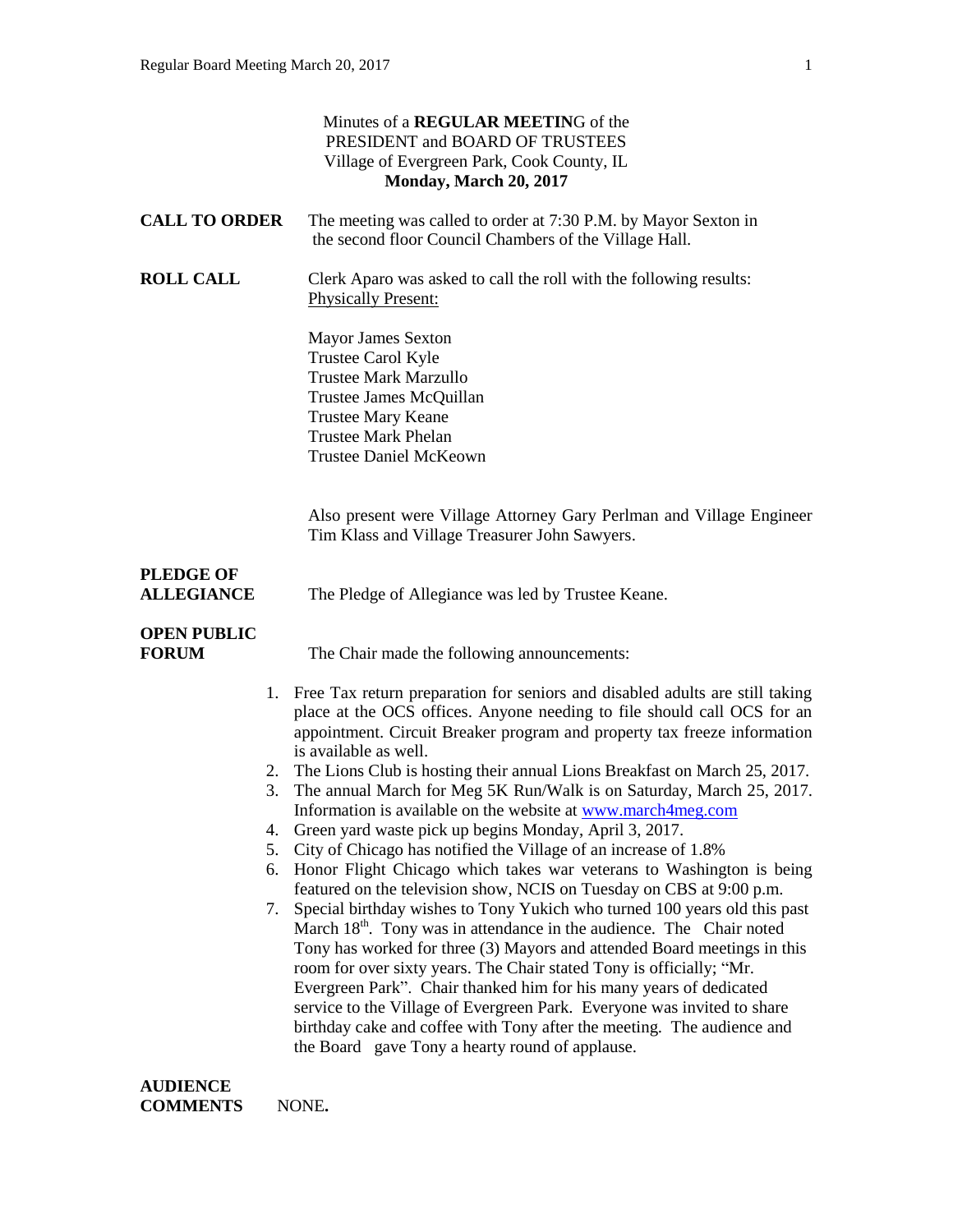### **REGULAR**

**AGENDA** Motion by Trustee Phelan second by Trustee Kyle to waive the reading of the minutes of the March 6, 2017 Regular Board Meeting of the President and Board of Trustees as presented and passed by unanimous voice vote and so ordered by the Chair.

# **RESOLUTION**

**NO. 10-2017** Motion by Trustee McKeown second by Trustee Marzullo, to approve **Resolution NO. 10-2017** with expenditures of the General Corporate Fund of

> \$ 467,054.33 and the Water Management Fund in the amount of \$ 256,894.54 and the Street Bond Fund \$ 44,750.00 for a total of \$ 768,698.87. Upon roll call, voting YES: Trustees Kyle, Marzullo, McQuillan, Keane, McKeown and Phelan; voting NO: NONE. The motion was passed and so ordered by the Chair.

# **VILLAGE TREASURER'S**

**REPORT** Motion by Trustee Marzullo second by Trustee McQuillan to approve the Village Treasurer's report for **February 2017** for information and file in the amount of \$4,427,162.31 in the General Fund and \$ 3,540,214.50 in the Sewer and Water Fund. The motion was passed by unanimous voice vote and so ordered by the Chair.

#### **BUSINESS CERTIFICATES**

### **UNTABLE**

**LAZUL HEALING** Motion by Trustee Kyle second by Trustee Phelan to **untable** the business license application for **Lazul Healing (Ms. Sanchez corrected the name previously incorrectly identified as Lazy Healing)** located at 3830 W. 95<sup>th</sup> Street in Evergreen Park. The Chair explained the Board had questions regarding the parking, and the type of business that could be done in 526 square feet. Ms. Sanchez answered she is doing facials and waxing and the clientele will be by appointment only.

> Motion by Trustee Kyle second by Trustee Marzullo to approve the business license application for **Lazul Healing** to operate a spa service and product sales located at 3830 W. 95<sup>th</sup> Street, Suite 103. Upon roll call, voting YES: Trustees McQuillan, Keane, McKeown, Phelan, Kyle and Marzullo; voting NO: NONE. The motion was passed and so ordered by the Chair.

**FIVE BELOW** Motion by Trustee Kyle second by Trustee McKeown to approve the business regulation certificate for **5-BELOW** to operate a retail space for the sale of merchandise priced \$5.00 and under located at 9680 S. Western in the new plaza space. The Chair noted the project is on time and should be open by the end of summer. Upon roll call, voting YES: Trustees Keane, McKeown, Phelan, Kyle, Marzullo and McQuillan;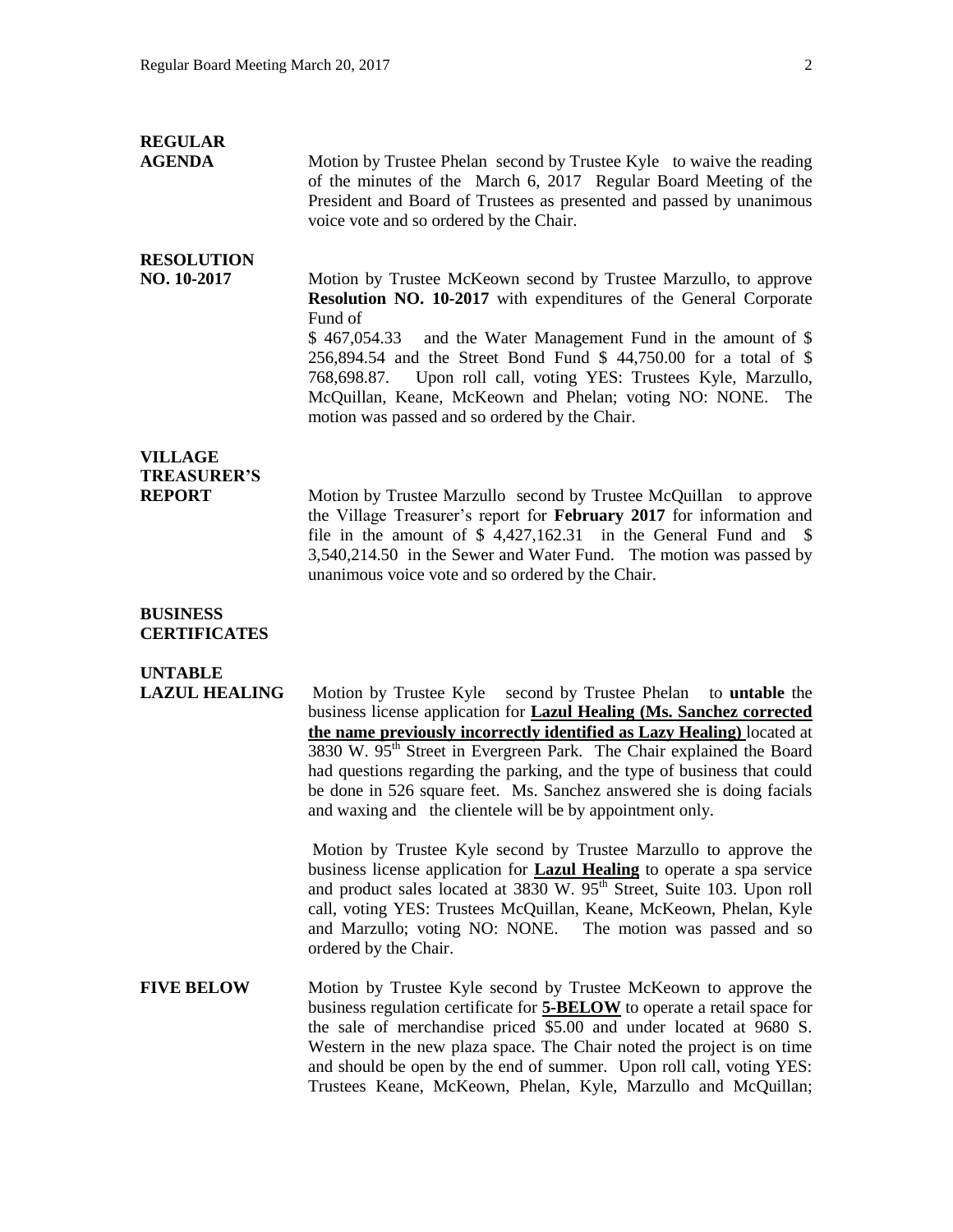voting NO: NONE. The motion was passed and so ordered by the Chair.

#### **RESOLUTION**

**NO. 3-2017** Motion by Trustee Kyle second by Trustee Marzullo to approve **RESOLUTION NO. 3-2017," A RESOLUTION RELATING TO PARTICIPATION BY ELECTED OFFICIALS IN THE ILLINOIS MUNICIPAL RETIREMENT FUND."** Upon roll call, voting YES: Trustees McKeown, Phelan, Kyle, Marzullo, McQuillan and Keane; voting NO: NONE. The motion was passed and so ordered by the Chair.

# **RESOLUTION**

**NO. 4-2017** Motion by Trustee Phelan second by Trustee McQuillan to approve **RESOLUTION NO. 4-2017,"A RESOLUTION OF THE VILLAGE OF EVERGREEN PARK APPROVING A GRANT APPLICATION FOR THE 2017 COOK COUNTY COMMUNITY DEVELOPMENT BLOCK GRANT PROGRAM."** Upon roll call, voting YES: Trustees Phelan, Kyle, Marzullo, McQuillan, Keane and McKeown voting NO: NONE. The motion was passed and so ordered by the Chair.

#### **BOYS CLUB OPENING**

**DAY** Motion by Trustee McKeown second by Trustee McQuillan to approve the request from Evergreen Park Boys Club for an opening day parade on Saturday, May 13, 2017 with a rain date of Saturday, May 20, 2017. Upon roll call, voting YES: Trustees Kyle, Marzullo, McQuillan, Keane, McKeown and Phelan; voting NO: NONE. The motion was passed and so ordered by the Chair.

#### **PW TRUCK PURCHASES**

Motion by Trustee Phelan second by Trustee Kyle to approve the PW Director's request to purchase one (1) 2017 Ford F-250 priced at \$23,919 for Parks Department replacing a 2001 F-250 with over 100,000 miles; and one (1) 2017 Ford F-250 priced at \$20,452 for the Street Division to replace truck #42 with 55,000 miles and in need of major engine repairs. Both new trucks will be purchased through State Purchasing and the old trucks will be put on an online auction site. Both trucks are budgeted items. Upon roll call, voting YES: Trustees Marzullo, McQuillan, Keane, McKeown, Phelan and Kyle; voting NO: NONE. The motion was passed as so ordered by the Chair.

# **ENGINEER'S**

**REPORT** Tim Klass had no report.

# **ATTORNEY'S**

**REPORT** Mr. Perlman had no report.